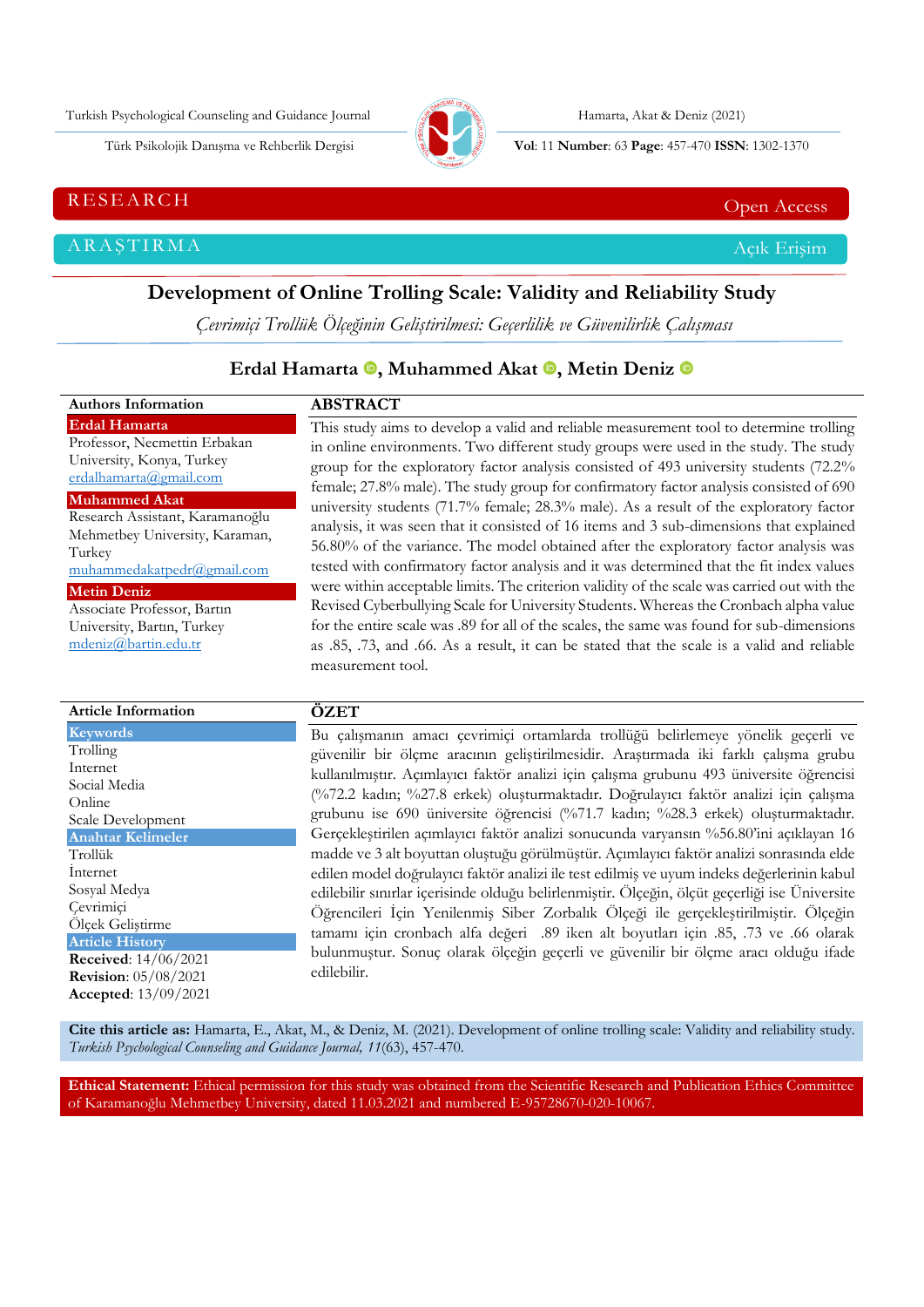# **INTRODUCTION**

The increasing use of the internet and social media has brought many problems such as cyber violence, cyberbullying, and cyber obsessive stalking. Today, trolling behaviors have been added to these negativities. It can be said that almost every user who uses the internet and social media is exposed to troll behaviors. For this reason, it is seen that the concept of trolling has been discussed by different disciplines in Turkey and in the international literature in recent years. The word troll comes from the hunting of fish by dragging a bait line behind the boat (Herring et al., 2002). Based on this explanation, the word troll in the internet and social media environment is expressed as entrapment in order to anger, manipulate, hurt and mock people (Griffiths, 2014). Trolling is explained as the behavior of the individual in online environments that will cause other people to experience feelings such as anxiety, distress, and fear. In addition, trolling is also expressed as the transfer of anti-social behavior to the online environment (Sanfilippo et al., 2017). In this research, trolling is considered as engaging in aggressive and provocative behavior towards other people for the purpose of having fun or harming.

The possibility of easy communication with other people and concealment of identity provided by the Internet and social media facilitates trolling behaviors (Moor & Anderson, 2019). These facilities also facilitate cyberbullying. Although cyberbullying and trolling behaviors are similar concepts in online environments, the important difference between them can be shown that there is provocation in trolling where aggression is dominant in bullying (Moor & Anderson, 2019). For example, while trolling behaviors may be offensive behaviors such as making insulting shares and comments, disclosing the private information of the individual, it can also include provocative behaviors such as spreading gossip, making sarcastic comments and spreading fake news. However, regardless of the type of trolling, prevention of trolling is extremely important for the psychological health of society, as it can lead to psychologically negative consequences for the individuals who are exposed to it.

Trolling behavior in online environments can start from many motivational sources. (Navarro-Carrillo et al., 2021). Buckels et al. (2019) trolling behavior can be done for entertainment purposes or it can be done with the aim of harming other people. They stated that trolls have a tendency to harm other people, similar to the sadism personality trait, and they are motivated by sadism personality traits. Shachaf & Hara (2010) In their research with Wikipedia trolls, tried to find the motivation sources of the trolls. In their studies, they stated that trolls have motivational sources such as drawing attention and success, desire to harm people and society, prestige, gaining power, entertainment, and boredom. However, the motivations of trolling behaviors can also be considered in terms of internal and external factors. While the emotional and cognitive state of the individual can be explained as internal factors; the effect of the social environment is explained as external factors. In addition, trolling behaviors also have motivational sources such as loneliness, harm-based intent, provocation, confusion, humor, and curiosity (Fichman & Sanfilippo, 2015). As a result, it can be said that trolling behavior has many sources of motivation, but these sources of motivation can be gathered under the headings of harming, provoking, and hiding their identity.

With the increase in the prevalence of troll behaviors, it is seen that the researches on this subject also increase. For example, when the studies on trolling are examined, it was found to have a positive relationship with psychopathy and sadism and a negative correlation with social skills (Sest & March, 2017). Masui (2019) In his study, he concluded that the increase in the loneliness level of the individual may also increase the trolling behaviors. In another study, internet trolling behaviors were found to be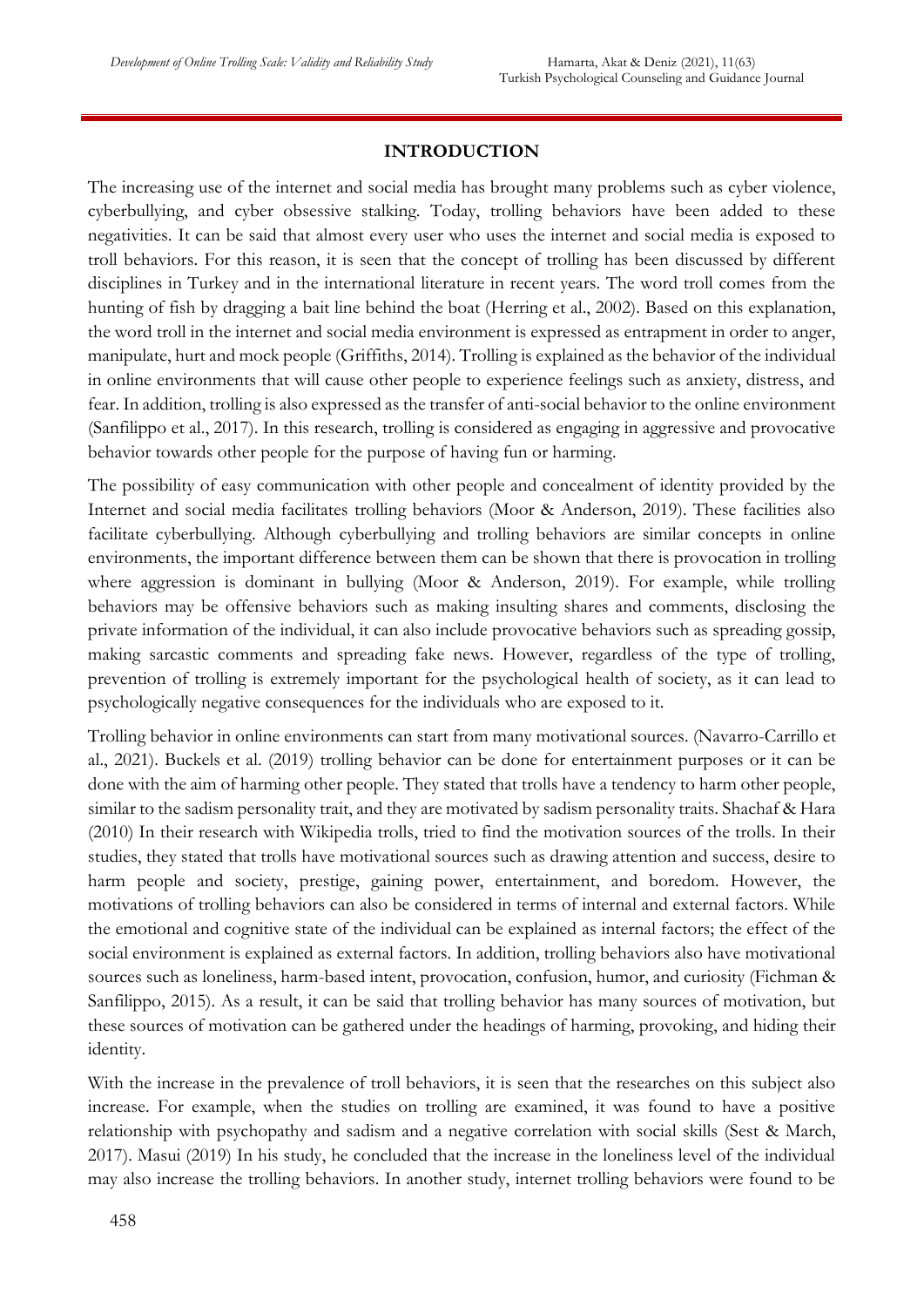positively related to psychological variables such as sadism and negative social potential. In addition, in a study conducted with university students, it was found that trolling behaviors and compatibility personality traits were negatively related (Seigfried-Spellar & Lankford, 2018). Studies show that trolling behavior in online environments and exposure to trolling behaviors are related to many psychological variables.

It is known that the rate of internet and social media usage among young people is high (Pew Research Center, 2019a; Pew Research Center, 2019b). On the other hand, it is seen that violent behaviors are common among young people in online environments (Kokkinos & Antoniadou, 2019). It can be said that one of the most common online behaviors among young people is trolling. Considering both the prevalence of trolling and the psychological effects it may have on the subject and the object of the behavior, it can be said that there are few studies on this topic. The reason for this situation can be shown as the lack of a sufficient number of measurement tools in this regard. In our country, there are measurement tools adapted and developed to determine trolling behaviors. For example, the scale developed by Kızıltepe (2019) to measure online troll behaviors consists of 22 items and one dimension. On the other hand, Manuoğlu (2020) developed the Sarcastic Trolling Scale. It consists of one dimension and eight items. The scale measures the sarcastic trolling behaviors of participants in online environments. Manuoglu (2020) also conducted a Turkish adaptation of the Cyberbully/Troll Deviancy Scale. The Cyberbully/Troll Deviancy Scale consists of 13 items and one dimension. The scale measures the frequency of trolling behavior in each item. This scale was developed by Zezulka & Seigfried-Spellar (2016). However, it has been stated in the literature that individuals who engage in trolling behaviors have different motivational sources and therefore they engage in trolling behaviors in different ways. However, it is seen that the data collection tools developed and adapted to determine trolling behaviors in our country consider trolling from a single dimension. Therefore, it is necessary to determine the trolling behaviors that occur in different ways through different motivational sources. Therefore, this research aims to develop the Online Trolling Scale.

#### **METHOD**

In this part of the research, there is information about the study group, the data collection tool, and the analysis of the data.

# **Study Group**

Exploratory factor analysis (EFA) was conducted on a total of 493 university students (72.2% female; 27.8% male). The age of the study group for EFA ranged from 18 to 30 ( $X = 21.17$ ). Confirmatory factor analysis (CFA) was conducted on a total of 690 university students (71.7% female; 28.3% male). The age of the study group for CFA ranged from 18 to 29 ( $X = 21.92$ ).

#### **Ethical Statement**

An informed consent form was prepared for the students who participated in the scale development phase, explaining the general purpose of the study, that the participation was voluntary, and that the researchers' contact addresses were prepared and it was given to the students during the application. In addition, ethical permission for this study was obtained from the Scientific Research and Publication Ethics Committee of Karamanoğlu Mehmetbey University, dated 11.03.2021 and numbered E-95728670-020-10067.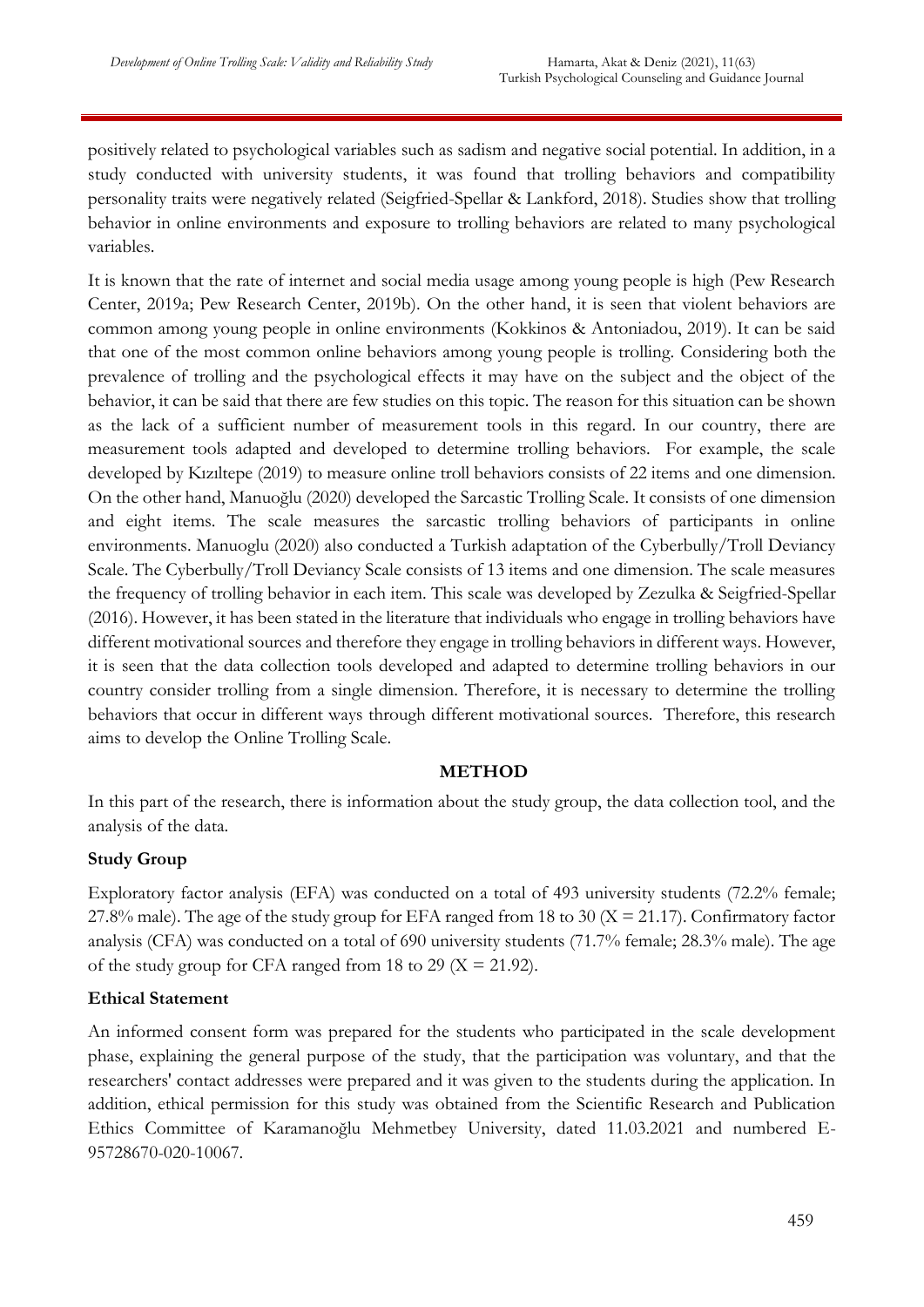# **Data Collection**

In the development process of the scale, first of all, an informed consent form was presented to participants which covered the contact information of the researchers, the purpose of the research, and that the participation was on a voluntary basis, and data were collected from the students who voluntarily agreed to participate in the research. The data in the research were collected online.

# **Data Collection Tools**

**Personal Information Form**. This form aims to determine the age and gender of the participants.

**Revised Cyberbullying Scale for University Students**. The scale was developed by Tanrıkulu and Erdur-Baker (2020) to measure the cyberbullying experiences of university students. The scale consists of two parts with the same 11 items. The scale is a 4-point Likert  $(0 = none, 3 = more than three)$ . While the frequency of cyberbullying is measured in the first part, the frequency of being exposed to cyberbullying is measured in the second part. In this study, the cyberbullying part of the scale was used. Cronbach alpha internal consistency coefficient of the cyberbullying part of the scale was obtained as .81.

# **Process**

The scale development process started with a literature review. During the literature review, measurement tools developed to detect trolls in online environments were examined. After the literature review, a 30 item draft form was created. Then, this form was evaluated in terms of content validity by a total of seven experts, five in the field of psychological counseling and guidance, one in the field of measurement and evaluation, and one in the field of Turkish Education. In line with the feedback from the experts, 11 items were removed from the scale and three items were rearranged. The form obtained after the feedback from the experts was applied to a group of 85 university students. In this application, university students were asked to indicate the items that were not understood. At this stage, an item that was difficult to understand was corrected. After this process, a 19-item draft form was created and validity and reliability studies of the scale were carried out on these items. After this stage, after obtaining the necessary ethics committee permission, the scale was applied to university students with the personal information form. It was observed that the participants completed the form in approximately 7 minutes. After the EFA, it was seen that the scale consisted of 16 items and 3 sub-dimensions. Then CFA was performed. CFA validated the model obtained as a result of EFA. In addition, the criterion validity and reliability of the scale were also investigated.

# **Data Analysis**

The construct validity of the Online Trolling Scale was examined by EFA and CFA. First, EFA and then CFA were performed. Before performing the EFA, the Kaiser-Meyer-Olkin coefficient and the Barlett Sphericity Test were performed to determine whether the data were suitable for EFA. As a result of the analyzes carried out, it was seen that the data were suitable for EFA. Principal component analysis was performed in EFA. The structure obtained by EFA was tested with CFA. As a result of DFA, model compliance was checked with x2 /sd, GFI, CFI, NFI, RFI, AGFI, IFI, RMSEA fit indices.

The reliability of the Online Trolling Scale was tried to be determined by the Cronbach alpha internal consistency coefficient and corrected item-total correlations. SPSS 22 and AMOS 22 programs were used for the validity and reliability analyzes of the scale during the development process.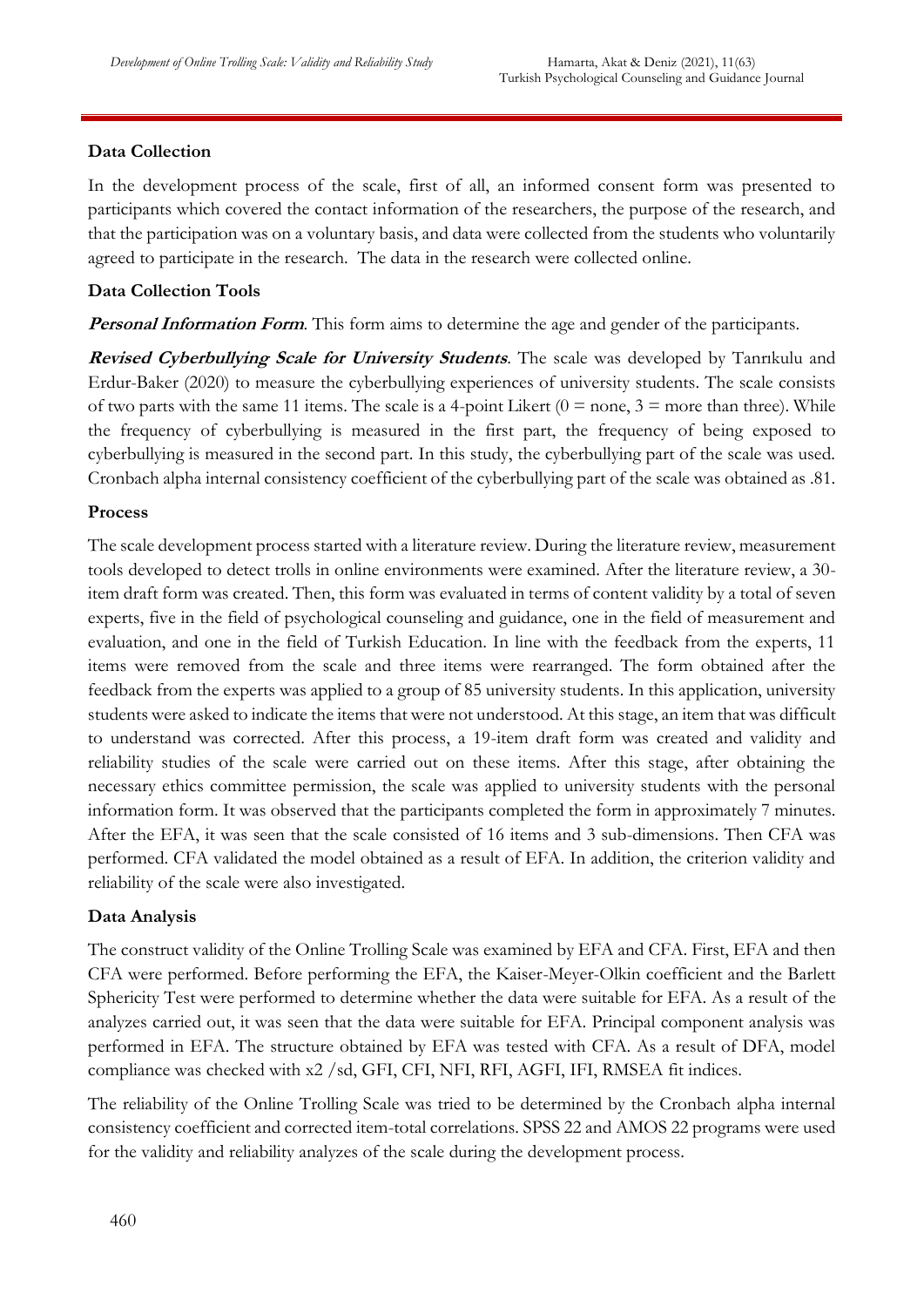# **RESULTS**

#### **Results Regarding Explanatory Factor Analysis**

EFA was conducted to determine the construct validity of the Online Trolling Scale. Kaiser Mayer Olkin (KMO) value and Barlett sphericity tests were performed to determine the sample size of the data obtained before the EFA and its suitability for factor analysis. Whereas following the tests realized the KMO value was determined as .92, the Barlett test  $\chi$ 2 was found as 3819.358 (p<.01). KMO and Barlett test results are given in Table 1. The fact that the KMO value is between minimum .80-90 and the significance value for the x2 value according to the results of Barlett Globality test results being less than .05 was evaluated as the data were suitable for EFA (Cokluk et al., 2014).

| Table 1. KMO and Bartlett's test value          |                    |             |
|-------------------------------------------------|--------------------|-------------|
| Kaiser-Meyer-Olkin Measure of Sampling Adequacy |                    | .921        |
| Bartlett's Test of Sphericity                   | Approx. Chi-Square | 3819.358    |
|                                                 | Degree of freedom  | 171<br>.000 |

Whereas the KMO value as a result of the KMO and Barlett test performed for the factor analysis after the items were removed was obtained as .90, Barlett Barlett test χ2 value was obtained as 2773.580 (p<.01). Information on the KMO and Barlett test results are demonstrated in Table 2.

| Table 2. KMO and Barlett's test value            |                    |          |
|--------------------------------------------------|--------------------|----------|
| Kaiser-Meyer-Olkin Measure of Sampling Adequacy. |                    | .903     |
| Bartlett's Test of Sphericity                    | Approx. Chi-Square | 2773,580 |
|                                                  | Degree of freedom  | 120      |
|                                                  |                    | .000     |

After the data set obtained to develop the Online Trolling Scale was found to be suitable for EFA, analyzes were continued in order to determine the factor structure of the scale. In the EFA, which was first performed without factor limiting, a three-factor structure with an eigenvalue above one, which explains 56.803% of the total variance, emerged. Varimax, one of the vertical rotation techniques, was used in EFA. As a result of the rotation process, it was determined that there were items under more than one factor, and the difference between these items was under 10. Items with a factor load lower than 30 and the difference between the load value taken in both factors being under .10 were removed from the dataset. The overlapping items were removed from the scale and the analysis was repeated. The rotation process was repeated after each item was removed. As a result of the rotation process, a threefactor, 16-item scale structure with an eigenvalue greater than 1 was obtained. The scree plot obtained after rotation in EFA is given in Figure 1. In addition, information on the total variance explained after the rotation is given in Table 3.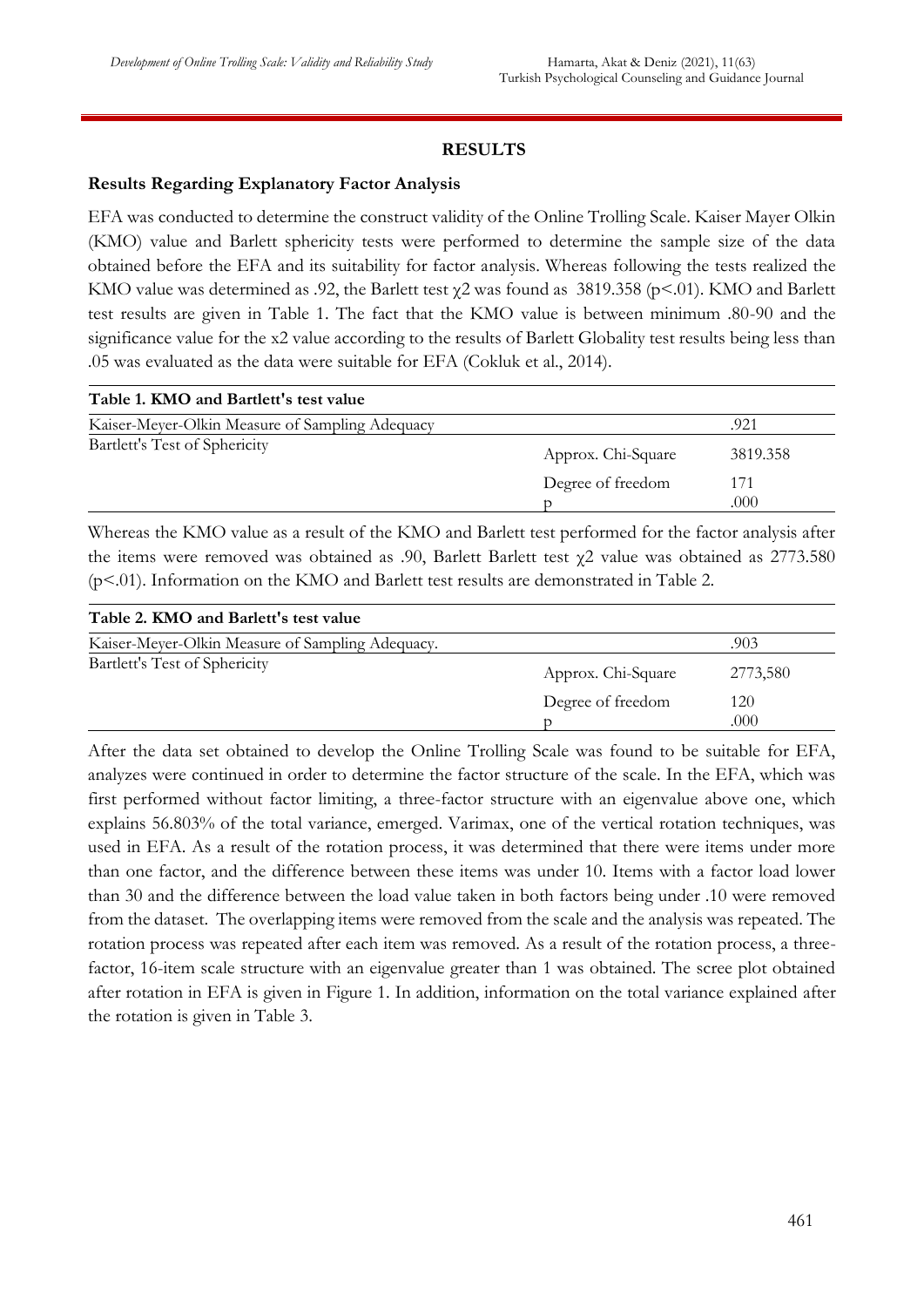



**Figure 1. The scree plot obtained after rotation for the scale items**

| Table 3. Total Amounts of Variance Explained |                     |               |               |                           |            |                              |       |        |                               |
|----------------------------------------------|---------------------|---------------|---------------|---------------------------|------------|------------------------------|-------|--------|-------------------------------|
| Factors                                      | Initial Eigenvalues |               |               | <b>Total Factor Loads</b> |            | Rotated Sums of Factor Loads |       |        |                               |
|                                              | Tot                 | Variance      | Cumulative    | Total                     | Variance % | Cumulative                   | Total |        | Variance $\%$ Cumulative $\%$ |
|                                              | al                  | $\frac{0}{0}$ | $\frac{0}{0}$ |                           |            | $\frac{0}{0}$                |       |        |                               |
|                                              | 6.4<br>18           | 40.115        | 40.115        | 6.418                     | 40.115     | 40.115                       | 4.621 | 28.879 | 28.879                        |
| $\overline{2}$                               | 1.4<br>34           | 8.965         | 49.080        | 1.434                     | 8.965      | 49,080                       | 2.396 | 14.974 | 43.853                        |
| $\overline{3}$                               | 1.2<br>36           | 7.723         | 56.803        | 1.236                     | 7.723      | 56.803                       | 2.072 | 12.950 | 56.803                        |
| $\cdots$                                     | $\cdots$            | .             | $\cdots$      |                           |            |                              |       |        |                               |
| 16                                           | 251                 | 1.570         | 100.00        |                           |            |                              |       |        |                               |

When Figure 1 is examined, it is seen that the scree plot has oblique breaks at 3 points. When Table 3 is examined, it is seen that a three-factor structure that explains 56.803% of the total variance emerged after the related items were removed. It can be said that this situation shows that the information in the total variance tables explained after the rotation of the scree plot and the scale items overlap with each other. Considering the variances explained by the factors, it was found that the first factor explained 28.879%; and that the second factor explained 14.974%, and finally, the third factor explained 12.950%.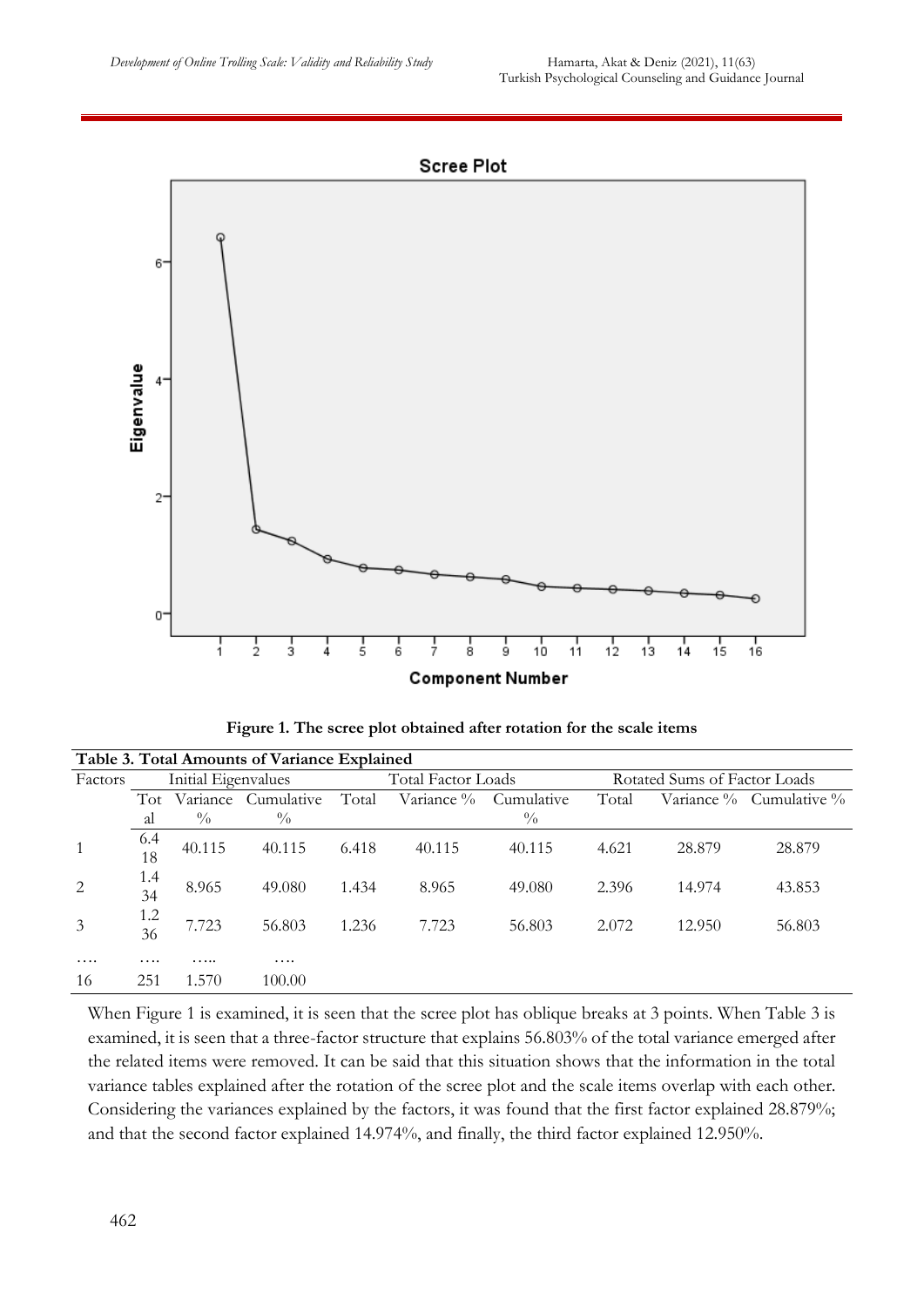|                | Table 4. Total Variance Table of Scale Items Explained After Rotation |          |          |  |
|----------------|-----------------------------------------------------------------------|----------|----------|--|
|                | Factors                                                               |          |          |  |
| Items          | Factor 1                                                              | Factor 2 | Factor 3 |  |
| m13            | .78                                                                   |          |          |  |
| m11            | .74                                                                   |          |          |  |
| m15            | .71                                                                   |          |          |  |
| m <sup>9</sup> | .71                                                                   |          |          |  |
| m16            | .69                                                                   |          |          |  |
| m19            | .68                                                                   |          |          |  |
| m12            | .68                                                                   |          |          |  |
| m18            | .66                                                                   |          |          |  |
| m17            | .50                                                                   |          |          |  |
| m <sub>5</sub> |                                                                       | .83      |          |  |
| m <sub>6</sub> |                                                                       | .74      |          |  |
| m <sub>3</sub> |                                                                       | .65      |          |  |
| m4             |                                                                       | .60      |          |  |
| m8             |                                                                       |          | .81      |  |
| m1             |                                                                       |          | .72      |  |
| m <sub>7</sub> |                                                                       |          | .68      |  |

As seen in Table 4, factor loads of 9 items in the first factor of the scale were .50 to .78. The factor loads of the four items in the second factor were between .60 and .83. Finally, the factor loads of the 3 items in the third factor of the scale change between68and 81. When Table 4 is examined, it is seen that the items in the scale have acceptable factor load values and none of the items have overlapping features.

|          |           | Table 5. Sub-Dimensions and Items Formed After EFA   |  |
|----------|-----------|------------------------------------------------------|--|
| Factor   | Number of | Item Numbers                                         |  |
|          | Items     |                                                      |  |
| Factor 1 |           | $m13 - m11 - m15 - m9 - m16 - m19 - m12 - m18 - m17$ |  |
| Factor 2 |           | $m5-m6-m3-m4$                                        |  |
| Factor 3 |           | $m$ 8-m1-m7                                          |  |

The first factor is called "harm-based Trolling". The items in the first factor are "It happens that my comments or posts I make for fun disturb/upset other people." and "I sometimes skew people's posts.".

The second factor is called "Provocation Based Trolling". The items in the second factor are "I make posts that will anger a certain person or group." and "I make posts targeting people who have different opinions with me.".

The third factor was named "Fraud-Based Trolling". The items in the third factor are "I sometimes make fun of other people by using fake accounts." and "When people block me, I try to reach them with a fake account.".

#### **Confirmatory Factor Analysis for the Validity of the Online Trolling Scale**

As a result of the EFA conducted for the online trolling scale, a three-factor structure was obtained. The validity of the three-factor structure was tested with CFA through data obtained from a different study group consisting of 690 university students. The fit values obtained as a result of CFA are as follows:  $x2/sd = 4.17$ ; GFI= .94; NFI=.91; CFI = .93; RFI = .90; AGFI = .91; IFI = .93; TLI = .92; RMSEA = .064. The fit index values of the scale are given in Table 6. In addition, acceptable and perfect fit values (Çelik & Yılmaz, 2013; Çokluk, Şekercioğlu & Büyüköztürk, 2018; Karagöz, 2016; Tabachnick & Fidell, 2015) are also indicated in Table 6.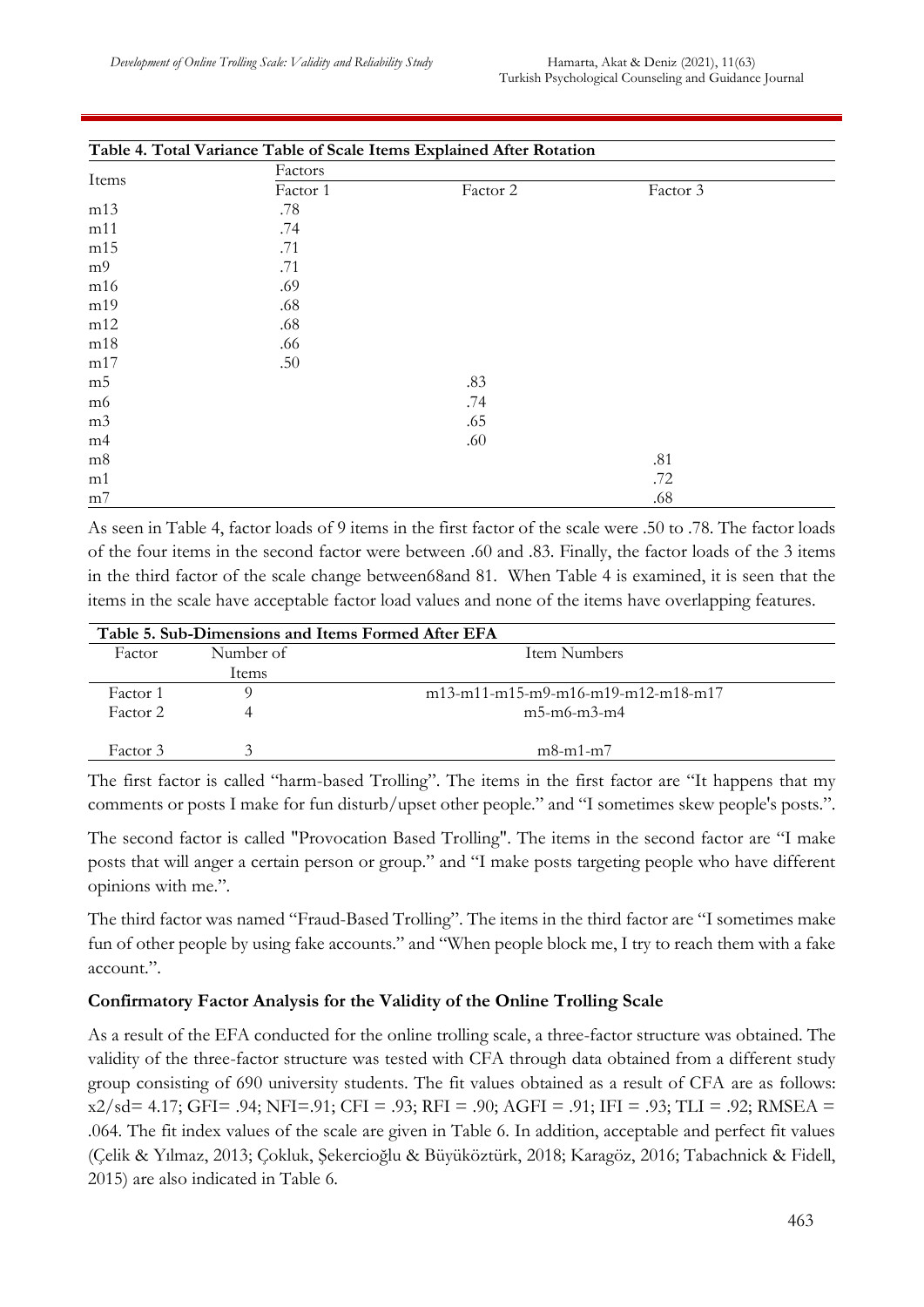| Table 6. Fit Indexes Obtained from CFA and Fit Index Criteria |      |                                         |             |  |  |  |
|---------------------------------------------------------------|------|-----------------------------------------|-------------|--|--|--|
| Fit Indexes                                                   |      | Values Obtained After CFAAcceptable Fit | Perfect Fit |  |  |  |
| $x^2/df$                                                      | 4.17 | $\leq$ 5                                | $\leq$ 3    |  |  |  |
| GFI                                                           | .94  | $\geq .85$                              | $\geq .90$  |  |  |  |
| NFI                                                           | .91  | $\geq .90$                              | $\geq .95$  |  |  |  |
| CFI                                                           | .93  | $\geq .90$                              | $\geq .95$  |  |  |  |
| RFI                                                           | .90  | $\geq .90$                              | $\geq .95$  |  |  |  |
| AGFI                                                          | .94  | $\geq .85$                              | $\geq .90$  |  |  |  |
| <b>IFI</b>                                                    | .93  | $\geq .90$                              | $\geq .95$  |  |  |  |
| TLI                                                           | .92  | $\geq .90$                              | $\geq .95$  |  |  |  |
| <b>RMSEA</b>                                                  | .064 | $\leq .08$                              | $\leq .05$  |  |  |  |

As can be understood from Table 6, the scale has acceptable and perfect fit index values. Figure 2 includes the path diagram that emerged after the CFA was performed.



**Figure2. CFA Path Diagram**

As a result, when Table 6 and Figure 2 are examined, it is seen that the structure obtained as a result of EFA was confirmed by CFA.

In this study, the Renewed Cyberbullying Scale for University Students, developed by Tanrıkulu and Erdur-Baker (2020), was used to determine the criterion validity of the scale of trolling in online environments. Correlation coefficients between the two scales were calculated in order to examine the criterion-related validity of the online trolling scale. The correlation coefficients between the subdimensions and total score of the OTS and the total score of the cyberbullying scale were respectively,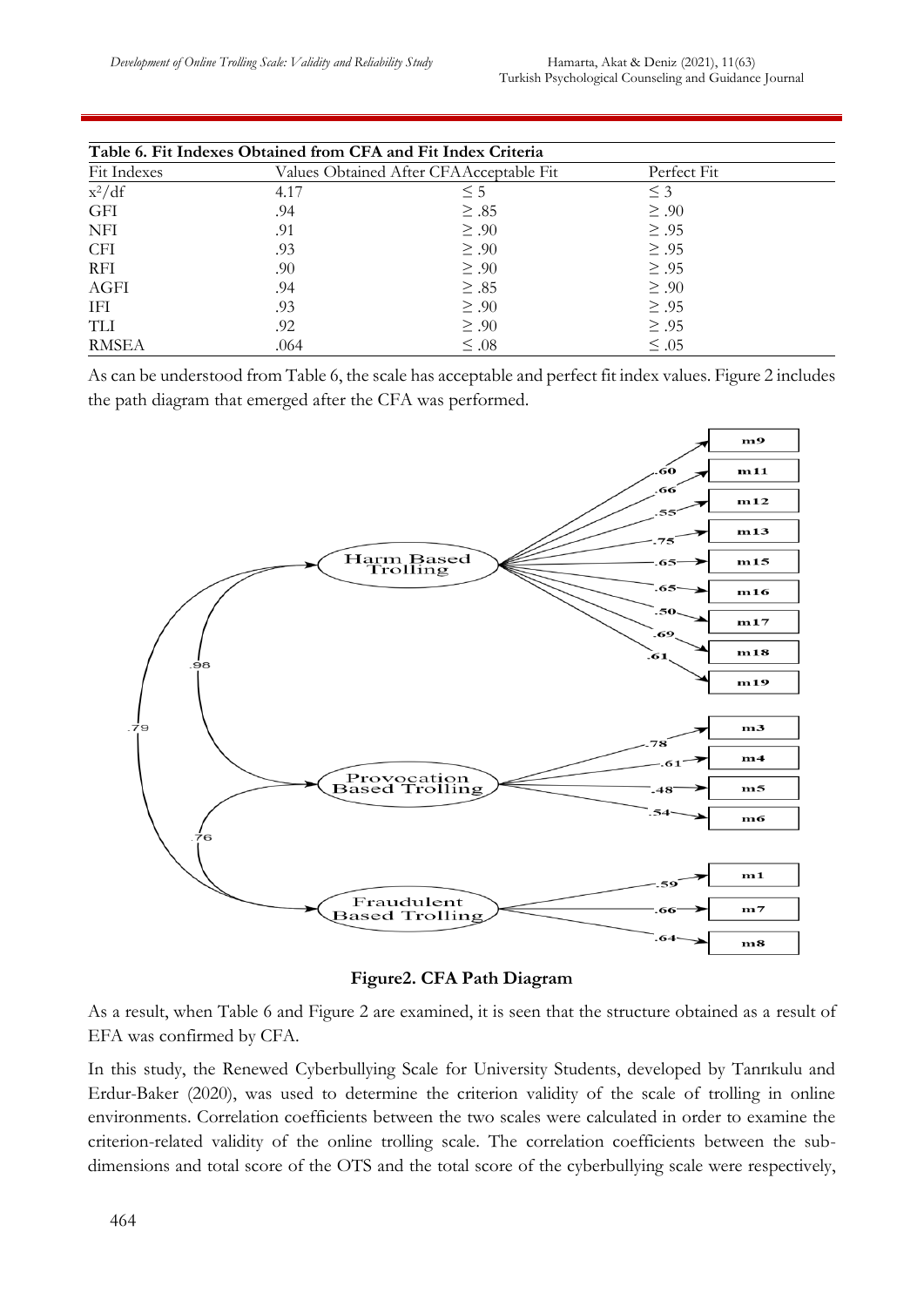positively and significantly .40, .31, .24 and .43. The results obtained regarding the criterion validity of the OTS are given in Table 7.

| Scales                     | Cyberbullying |  |
|----------------------------|---------------|--|
| Harm-Based Trolling        | $.40*$        |  |
| Provocation-Based Trolling | $.31*$        |  |
| Fraudulent Based Trolling  | $.24*$        |  |
| Total Score                | $.43*$        |  |

Cronbach's alpha internal consistency coefficient was examined to determine the reliability of the OTS. As a result of the analysis, the internal consistency coefficient of the scale was determined respectively as .85, .73, .66, and for the entire scale as .89. The results regarding the reliability are given in Table 8.

| Table 8. Reliability Analysis for the Sub-Dimensions and the Whole of OTS |                                                 |  |  |
|---------------------------------------------------------------------------|-------------------------------------------------|--|--|
| <b>Online Trolling Scale</b>                                              | Cronbach Alpha Internal Consistency Coefficient |  |  |
| Harm-based Trolling                                                       | $.85*$                                          |  |  |
| Provocation-Based Trolling                                                | $.73*$                                          |  |  |
| Fraudulent Based Trolling                                                 | $.66*$                                          |  |  |
| Total Score                                                               | $.89*$                                          |  |  |

Pearson Product Moment Correlation analysis was performed to determine whether there is a significant relationship between the sub-dimensions of the scale. Analysis results are given in Table 9.

| Table 9. Correlation values between the sub-dimensions of the scale |                     |                   |                  |  |  |
|---------------------------------------------------------------------|---------------------|-------------------|------------------|--|--|
| Sub Dimensions                                                      | Harm-based Trolling | Provocation-Based | Fraudulent Based |  |  |
|                                                                     |                     | Trolling          | Trolling         |  |  |
| Harm-based Trolling                                                 | 1.00                |                   |                  |  |  |
| Provocation-Based                                                   | $.31**$             | 1.00              |                  |  |  |
| Trolling                                                            |                     |                   |                  |  |  |
| Fraudulent Based                                                    | $30**$              | $.67**$           | 1.00             |  |  |
| Trolling                                                            |                     |                   |                  |  |  |

When Table 9 is examined, it could be seen that there is a relation between harm-based Trolling and Provocation Based Trolling sub-dimensions at a significance level of  $(r=31; p<.001)$ ; between harmbased Trolling and Fraudulent Trolling sub-dimensions at a significance level of  $(r = .39; p < .001)$  and between the Provocation-Based Trolling and Fraud-Based Trolling sub-dimensions at a significance level of  $(r = .67, p < .001)$ . These results can be shown as proof that the sub-dimensions of the OTS are in the same structure.

| Table 10. Findings Regarding Item Reliabilities |         |               |                          |                               |             |  |
|-------------------------------------------------|---------|---------------|--------------------------|-------------------------------|-------------|--|
| Sub                                             | Item No |               | When the item is removed | Adjusted<br><i>item-total</i> |             |  |
| Dimensions                                      |         |               |                          |                               | correlation |  |
|                                                 |         | Scale average | Scale variance           | scale alpha                   |             |  |
| Harm-Based                                      | M9      | 19.2679       | 42.920                   | ,885                          | ,568        |  |
| Trolling                                        | M11     | 19.3407       | 43.652                   | ,885                          | ,617        |  |
|                                                 | M12     | 19.1196       | 41.626                   | ,885                          | ,544        |  |
|                                                 | M13     | 19.3355       | 43.148                   | ,883                          | ,666        |  |
|                                                 | M15     | 19.2094       | 42.421                   | ,884                          | ,597        |  |
|                                                 | M16     | 19.2627       | 42.525                   | ,884                          | ,599        |  |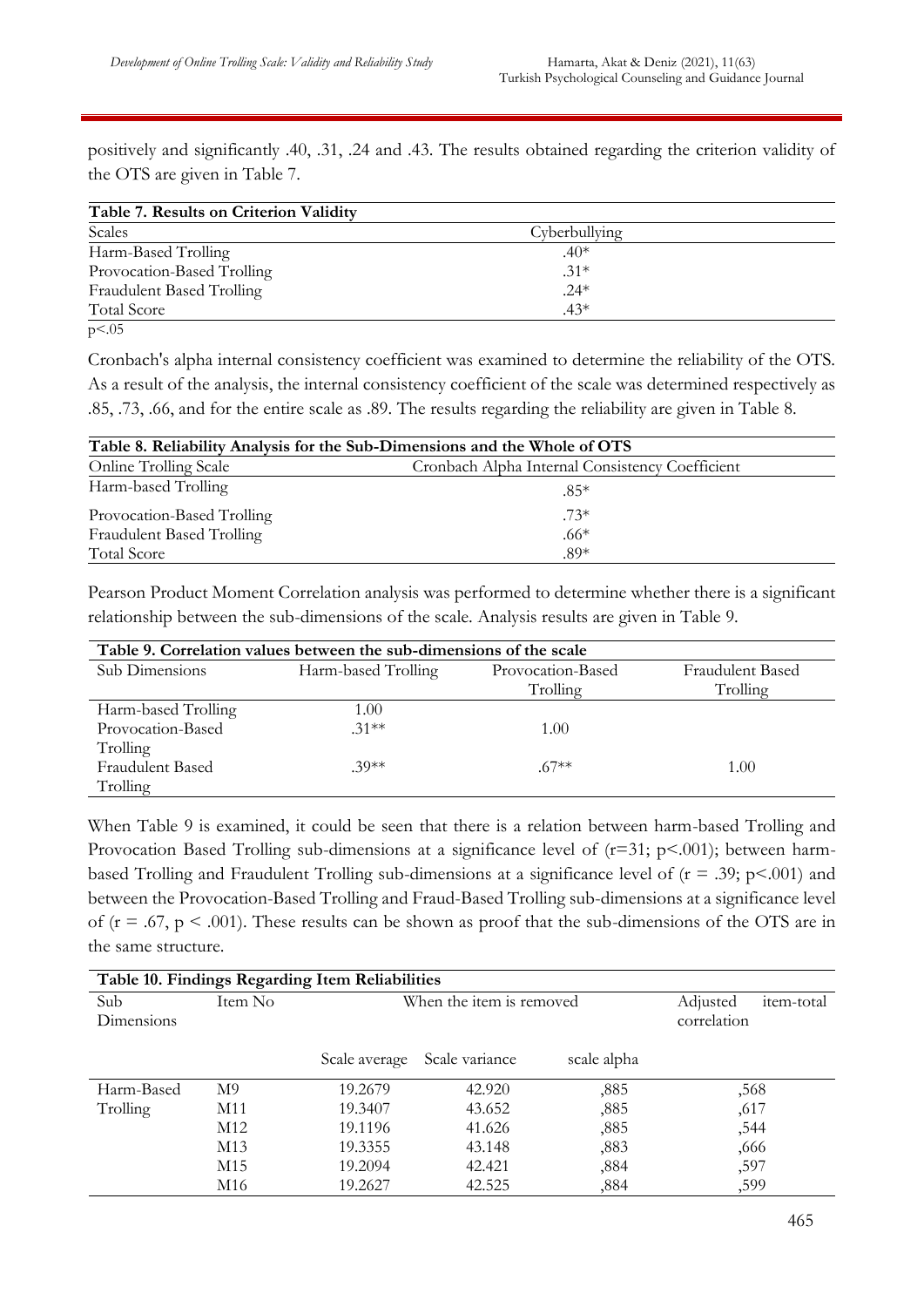|                       | M17 | 19.0962 | 41.946 | ,889 | ,470 |
|-----------------------|-----|---------|--------|------|------|
|                       | M18 | 19.1808 | 41.778 | ,882 | ,629 |
|                       | M19 | 19.1664 | 42.254 | ,884 | ,583 |
| Provocation-          | M3  | 19.3004 | 42.885 | ,882 | ,686 |
| <b>Based Trolling</b> | M4  | 19.2003 | 42.124 | ,884 | ,579 |
|                       | M5  | 18.9558 | 41.206 | ,890 | ,480 |
|                       | M6  | 19.0715 | 41.741 | ,886 | ,537 |
| Fraudulent            | Μ1  | 19.1651 | 42.505 | ,887 | ,496 |
| <b>Based Trolling</b> | М7  | 19.0780 | 41.653 | ,886 | ,525 |
|                       | Μ8  | 19.0767 | 41.748 | .887 | .507 |

When Table 9 is examined, it could be seen that the adjusted article total correlations of the scale change for harm-based trolling sub-dimensions from .47 to .67; for provocation-based trolling sub-dimensions from .48 to 69 and for fraudulent based trolling sub-dimension from .50 to .53. The fact that the adjusted item-total correlations are over .30 is an indication that the items are distinctive (Büyüköztürk, 2020). Therefore, it can be said that the corrected item-total correlations obtained for the sub-dimensions of the scale are sufficient.

#### **DISCUSSION**

In this study, the Online Trolling Scale was developed. The construct validity of the scale was determined by EFA. As a result of the EFA performed, a three-factor structure was obtained, which explained 56.803% of the total variance of the OTS. It can be said that this explained variance rate is at a sufficient level among multi-factor structures (Büyüköztürk, 2020). The structure obtained as a result of EFA was tested with CFA. After the CFA, the model was found to have acceptable and excellent fit index values. The reliability of the OTS was evaluated with the Cronbach's alpha internal consistency coefficient and the corrected item-total correlation. It can be said that the entire scale, its sub-dimensions, and items are within acceptable limits for reliability (Büyüköztürk, 2020). As a result of the validity and reliability analyzes carried out, it was seen that the scale had sufficient validity and reliability.

Today, applications in online environments have become an indispensable part of our lives. This situation has brought many negativities such as smartphone addiction, cyberbullying, internet addiction, intense social media use, and digital game addiction (Bakioğlu, 2020; Peker, 2019; Savcı & Aysan, 2017; Savcı et al., 2020; Savcı et al., 2021; Traş et al., 2019). Internet and social media use is common among university students. However, university students face many problems due to their developmental period (Özteke Kozan & Hamarta, 2017). Therefore, it can be stated that university students are in the risk group against online problems. Trolling is one of these negativities. Trolling can be explained as behaviors that every individual using the internet and social media can be exposed to and sometimes not aware of even though they are exposed. Trolling can lead to many negative psychological outcomes for the exposed. In order to prevent these negative psychological outcomes, preventive studies are required. For this, it is necessary to be able to determine what is trolling and to determine the characteristics of the individuals who indulge in trolling. At this point, we think that the scale we have developed will provide convenience to researchers in the field of psychological counseling and guidance. Considering that trolling is not only an individual feature, we think that this scale can be used in many fields such as psychology, sociology, law, and education.

When the scales developed for trolling are examined, it is seen that trolling is generally tried to be measured with one dimension (Craker & March, 2016; Buckels et al., 2014; Manuoğlu, 2020;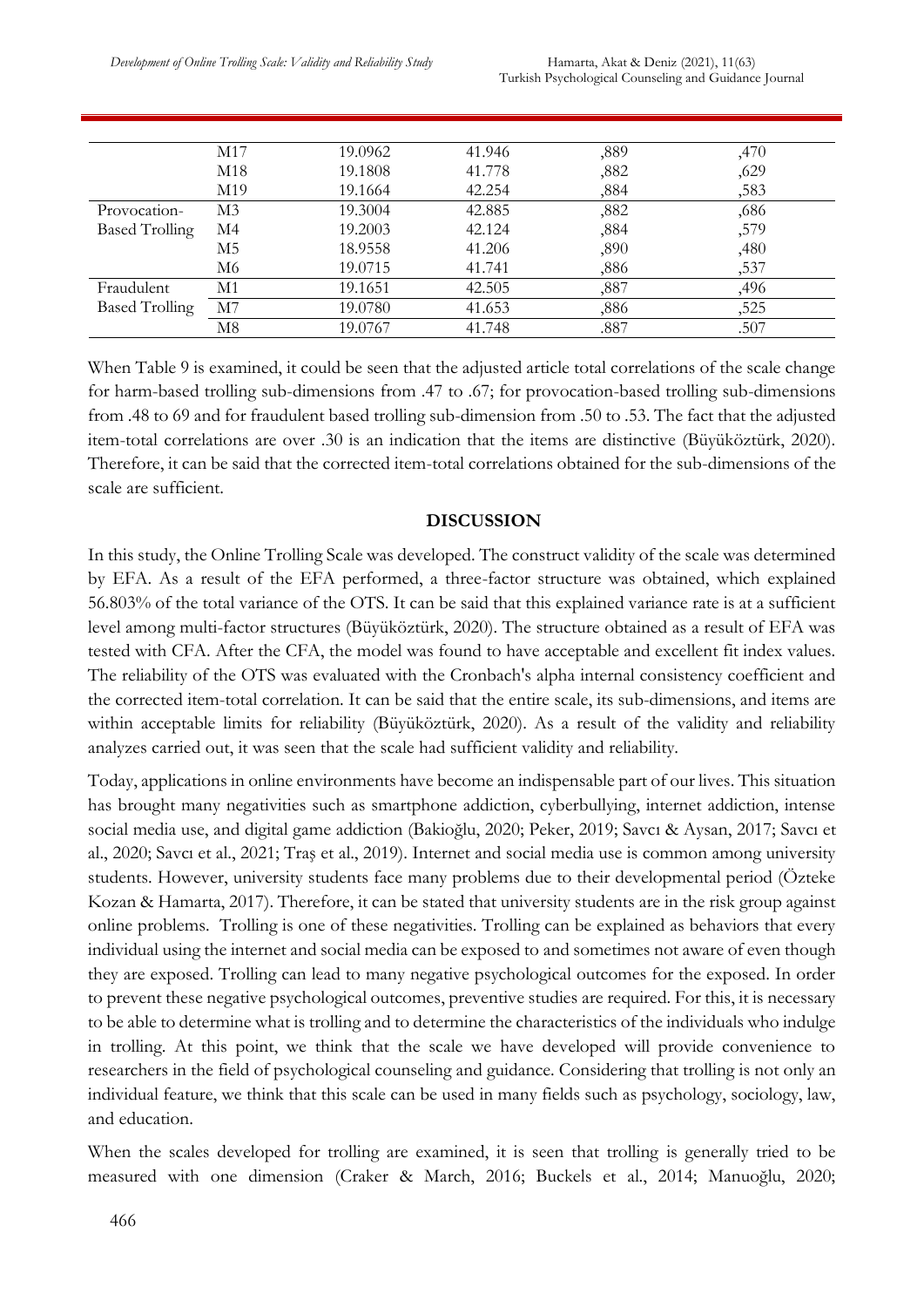Kızıltepe,2019). Hong and Cheng (2018), on the other hand, discussed trolling with different dimensions with the scale they developed. The scale they developed in their work consists of four dimensions: harmbased trolling, obstruction trolling, evocative trolling, and pathological trolling. Trolling has many sources of motivation and the way of occurrence. Examples of these are harming, provoking, concealing oneself, upsetting the other person, making fun of others, taking revenge, entertainment, showing up in social environments (Bentley & Cowan, 2021; Navarro-Carrillo et al., 2021; Sun & Shen, 2021; Thacker). & Griffiths, 2012). While troll behavior can manifest in different ways, the underlying behavior may be harmful. For example, trolling can be done for fun, but this can harm the other person. In addition, a trolling behavior made for entertainment purposes may provoke the other person. The most striking point in all trolling behaviors is the opportunity to remain anonymous in the online environment (Hannan, 2018). In order to better explain the trolling behaviors, measurement tools should be developed to determine the different dimensions of trolling. In this study, it was seen that the motivation and trolling behaviors given above were grouped under three factors.

We think that with this developed scale, we have gained a different perspective on the negative use of the internet and social media in Turkey. We think that this scale can be a forerunner for future studies on trolling. We think that the scale will also be used in studies to be carried out on the negative use of the internet and social media due to its economic feature. However, the scale has some limitations as well as its strong features. First of all, it can be said that the most basic limitation of the scale is that it is a selfreport type scale. For various reasons, participants may not answer sincerely during data collection in self-report measurement tools. In addition, data for this scale were collected from university students. Considering that trolling behavior can be carried out by almost everyone who can use the internet and social media, the validity and reliability of the scale should be examined in different age groups. Finally, a convenience sampling method was used in this study. This is among the limitations of the study. Therefore, it can be said that the validity and reliability study of the scale can be carried out by using random sampling methods.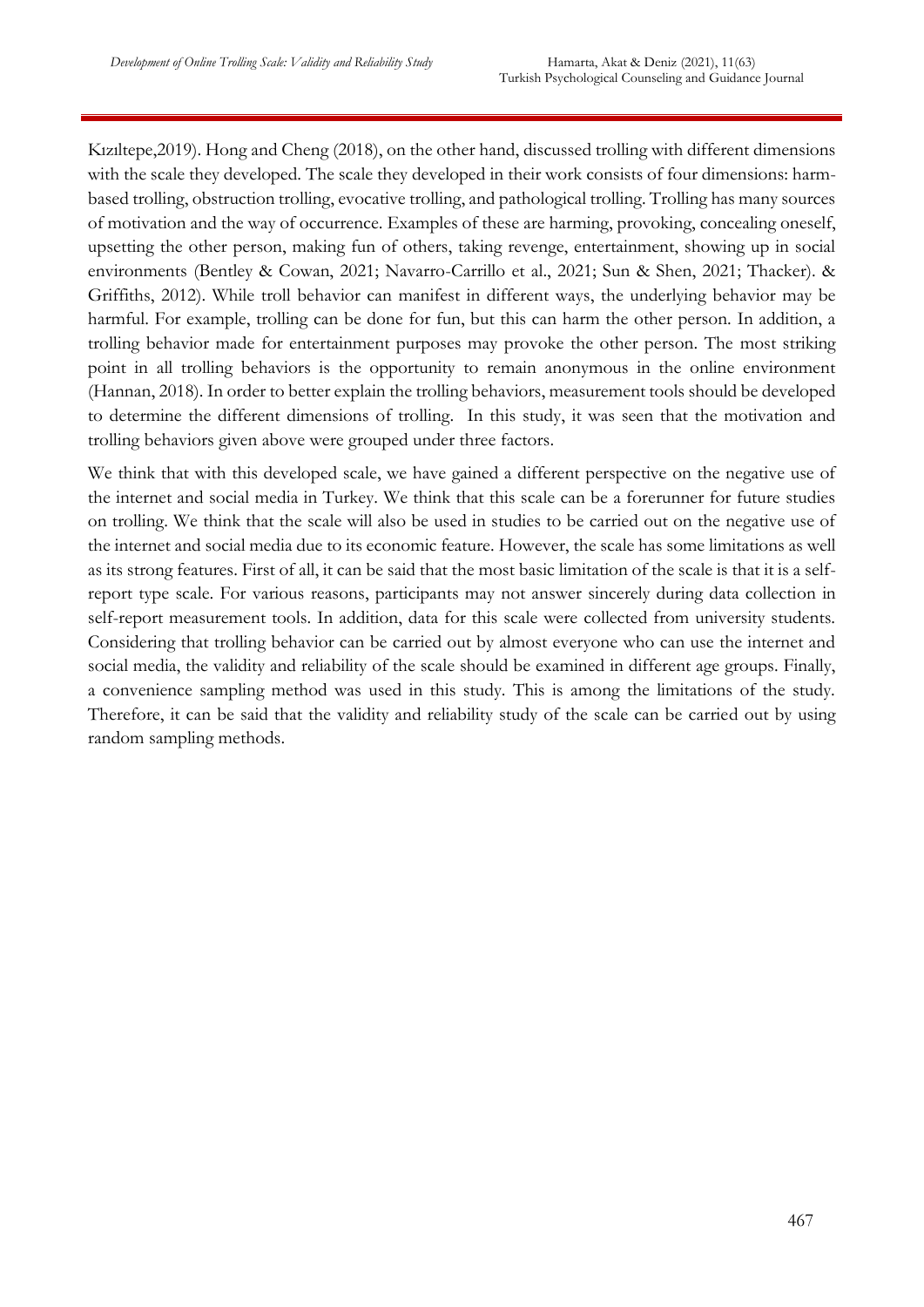#### **REFERENCES**

- Bakioğlu, F. (2017). Internet addiction and social self-efficacy: The mediator role of loneliness. Annals of Psychology, 36(3), 435-442. [https://doi.org/10.6018/analesps.394031.](https://doi.org/10.6018/analesps.394031)
- Bentley, L. A., & Cowan, D. G. (2021). The socially dominant troll: Acceptance attitudes towards trolling. *Personality and Individual Differences, 173,* <https://doi.org/10.1016/j.paid.2021.110628>
- Buckels, E. E., Trapnell, P. D., Andjelovic, T., & Paulhus, D. L. (2019). Internet trolling and everyday sadism: Parallel effects on pain perception and moral judgment. *Journal of Personality*, *87*(2), 328–340. https://doi.org/10.1111/jopy.12393
- Büyükzötürk, Ş. (2020). *Sosyal bilimler için veri analizi el kitabı istatistik, araştırma deseni SPSS uygulamaları ve yorum.* Ankara: Pegem Akademi.
- Craker, N., & March, E. (2016). The dark side of Facebook®: The Dark Tetrad, negative social potency, and trolling behaviours. *Personality and Individual Differences, 102,* 79-84. https://doi.org/10.1016/j.paid.2016.06.043
- Çelik, E. H., & Yılmaz, V. (2013). *LISREL 9.1 ile yapısal eşitlik modellemesi temel kavramlar, uygulamalar, programlama*  (2.Baskı). Ankara: Anı Yayıncılık.
- Çokluk, Ö., Şekercioğlu, G., & Büyüköztürk, Ş. (2014). Sosyal bilimler için çok değişkenli istatistik SPSS ve Lisrel uygulamaları. Ankara: Pegem Akademi.
- Çokluk, Ö., Şekercioğlu, G., & Büyüköztürk, Ş. (2018). *Sosyal bilimler için çok değişkenli istatistik SPSS ve LISREL uygulamaları.* Ankara: Pegem Akademi.
- Fichman, P., & Sanfilippo, M. R. (2015). The Bad Boys and Girls of Cyberspace: How Gender and Context Impact Perception of and Reaction to Trolling. *Social Science Computer Review*, *33*(2), 163–180. https://doi.org/10.1177/0894439314533169
- Griffiths, M. D. (2014). Adolescent trolling in online environments: A brief overview. *Education and Health*, *32*(3), 85–87.
- Hannan, J. (2018). trolling ourselves to death? social media and post-truth politics. *Europan Journal of Communication, 33*(2), 214-226. https://doi.org/10.1177/026732311876032
- Herring, S., Job-Sluder, K., Scheckler, R., & Barab, S. (2002). Searching for safety online: Managing "trolling" in a feminist forum. *Information Society*, *18*(5), 371–384. https://doi.org/10.1080/01972240290108186
- Karagöz, Y. (2016). *SPSS 23 ve AMOS 23 uygulamalı istatistiksel analizler.* Ankara: Nobel Akademik Yayıncılık.
- Kızıltepe, F. (2019). Developing an Online Trolling Behavior Scale and investigating awareness of trolling behavior. (Thesis No. 585305) [Master thesis, Atatürk University-Erzurum]. Council of Higher Education Thesis Center.
- Kokkinos, C. M., & Antoniadou, N. (2019). Cyber-bullying and cyber-victimization among undergraduate student teachers through the lens of the General Aggression Model. *Computers in Human Behavior*, *98*(April), 59–68. https://doi.org/10.1016/j.chb.2019.04.007
- Manuoğlu, E. (2020). differences between trolling and cyberbullying and examination of trollingfrom selfdetermination theory perspective. (Thesis No. 631897) [Doctoral thesis, Middle East Tehnical University-Ankara]. Council of Higher Education Thesis Center.
- Masui, K. (2019). Loneliness moderates the relationship between Dark Tetrad personality traits and internet trolling. *Personality and Individual Differences*, *150*(July), 109475. https://doi.org/10.1016/j.paid.2019.06.018
- Moor, L., & Anderson, J. R. (2019). A systematic literature review of the relationship between dark personality traits and antisocial online behaviours. *Personality and Individual Differences*, *144*(August 2018), 40–55. https://doi.org/10.1016/j.paid.2019.02.027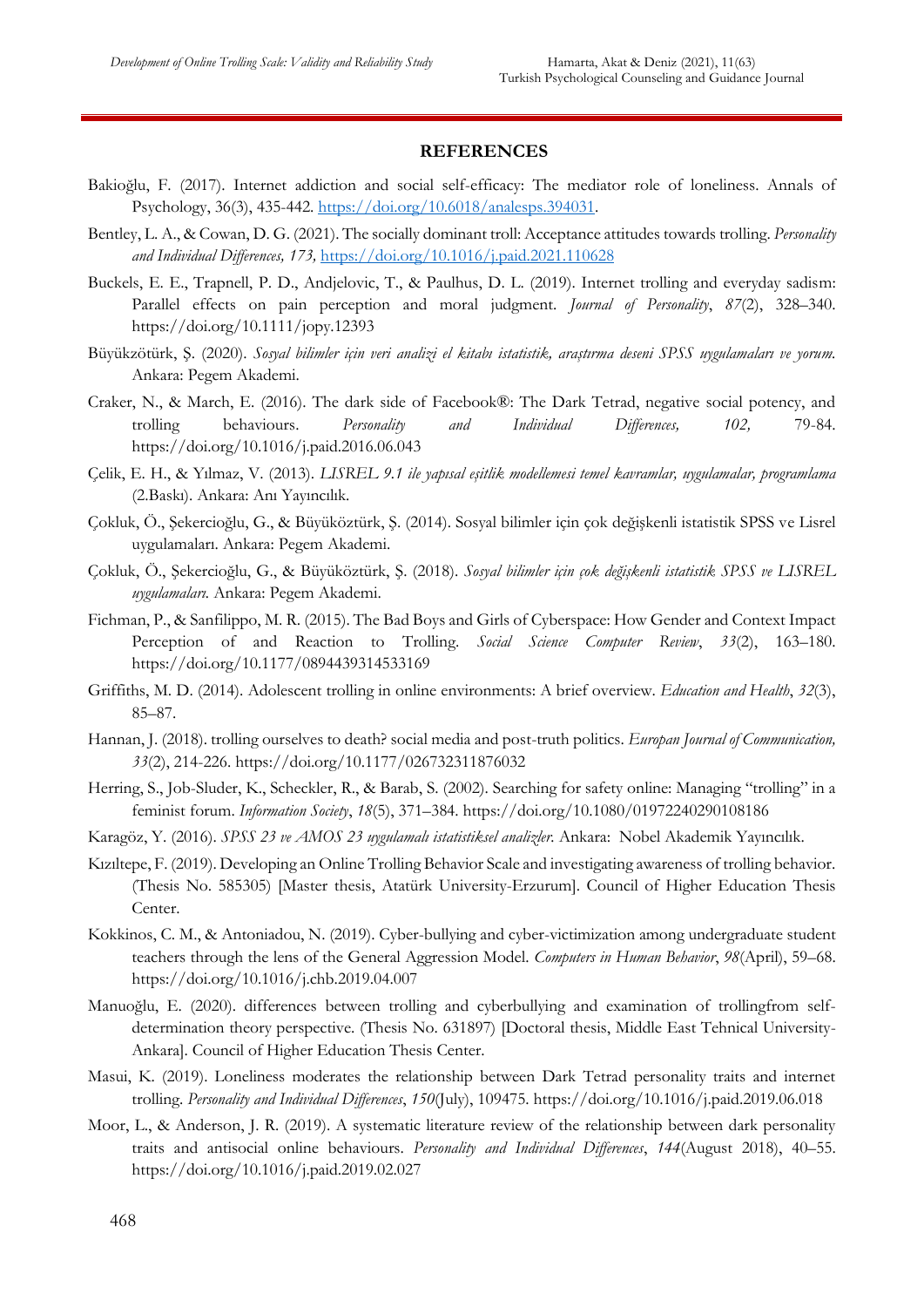- Navarro-Carrillo, G., Torres-Marín, J., & Carretero-Dios, H. (2021). Do trolls just want to have fun? Assessing the role of humor-related traits in online trolling behavior. *Computers in Human Behavior*, *114*(May 2020). https://doi.org/10.1016/j.chb.2020.106551
- Özteke Kozan, H. İ., & Hamarta, E. (2017). Body Image in Emerging Adulthood: The Role of Attachment and Social Appearance Anxiety. Turkish Psychological Counseling and Guidance Journal, 7(48), 63-81.
- Peker, A. (2019). Rehberlik öğretmeni adaylarında dikkat kontrolünün siber zorbalığa ilişkin duyarlılık üzerindeki yordayıcı rolü. *Milli Eğitim, 49*(25), 343-368.
- Sanfilippo, M., Yang, S., & Fichman, P. (2017). Trolling here, there, and everywhere: Perceptions of trolling behaviors in context. *Journal of the Association for Information Science and Technology*, *68*(10), 2313–2327. https://doi.org/10.1002/asi.23902
- Savci M, Aysan F. (2017). Technological addictions and social connectedness: predictor effect of internet addiction, social media addiction, digital game addiction and smartphone addiction on social connectedness. Dusunen Adam The Journal of Psychiatry and Neurological Sciences, 30(3), 202-216. [https://doi.org/10.5350/DAJPN2017300304.](https://doi.org/10.5350/DAJPN2017300304)
- Savcı, M., Akat, M., Ercengiz, M., Griffiths, M. D., & Aysan, F. (2020). problematic social media use and social connectedness in adolescence: The mediating and moderating role of family life satisfaciton. International Journal of Mental Health and Addiction, https://doi.org/10.1007/s11469-020-00410-0
- Savcı, M., Ercengiz, M., Yıldız, B., Griffiths, M. D., & Aysan, F. (2021). Can risky behaviors, gaming addiction, and family sense of coherence accurately classify gender among university students?. Current Psychology, [https://doi.org/10.1007/s12144-020-01284-0.](https://doi.org/10.1007/s12144-020-01284-0)
- Seigfried-Spellar, K. C., & Lankford, C. M. (2018). Personality and online environment factors differ for posters, trolls, lurkers, and confessors on Yik Yak. *Personality and Individual Differences*, *124*(December), 54–56. https://doi.org/10.1016/j.paid.2017.11.047
- Sest, N., & March, E. (2017). Constructing the cyber-troll: Psychopathy, sadism, and empathy. *Personality and Individual Differences*, *119*, 69–72. https://doi.org/10.1016/j.paid.2017.06.038
- Shachaf, P., & Hara, N. (2010). Beyond vandalism: Wikipedia trolls. *Journal of Information Science*, *36*(3), 357–370. https://doi.org/10.1177/0165551510365390
- Sun, Q., & Shen, C. (2021). Who would respond to A troll? A social network analysis of reactions to trolls in online communities. *Computers in Human Behavior, 121,* https://doi.org/10.1016/j.chb.2021.106786
- Tabachnick, B. G., & Fidell, L. S. (2015). *Çok değişkenli istatistiklerin kullanımı*. (Çev. Ed. Mustafa Baloğlu). Ankara: Nobel Akademik Yayıncılık.
- Tanrıkulu, İ., & Erdur-Baker, Ö. (2020). Psychometric properties of a cyberbullying ınventory for university students. British Journal of Guidance & Counseling,<https://doi.org/10.1080/03069885.2020.1775174>
- Thacker, S., & Griffiths, M. D. (2012). An Exploratory Study of Trolling in Online Video Gaming. International Journal of Cyber Behavior, Psychology and Learning, 2(4), 17–33. <https://doi.org/10.4018/ijcbpl.2012100102>
- Traş, Z., Öztemel, K., & Baltacı, U. B. (2019). Role of problematic internet use, sense of belonging and social appearance anxiety in Facebook use intensity of university students. *International Education Studies, 12*(8), 1- 10.<https://doi.org/10.5539/ies.v12n8p1>
- Zezulka, L. A., & Seigfried-Spellar, K. C. (2016). Differentiating cyberbullies and internet trolls by personality characteristics and self-esteem. *Journal of Digital Forensic, Security and Law, 11*(3), 7-25. <https://doi.org/10.15394/jdfsl.2016.1415>